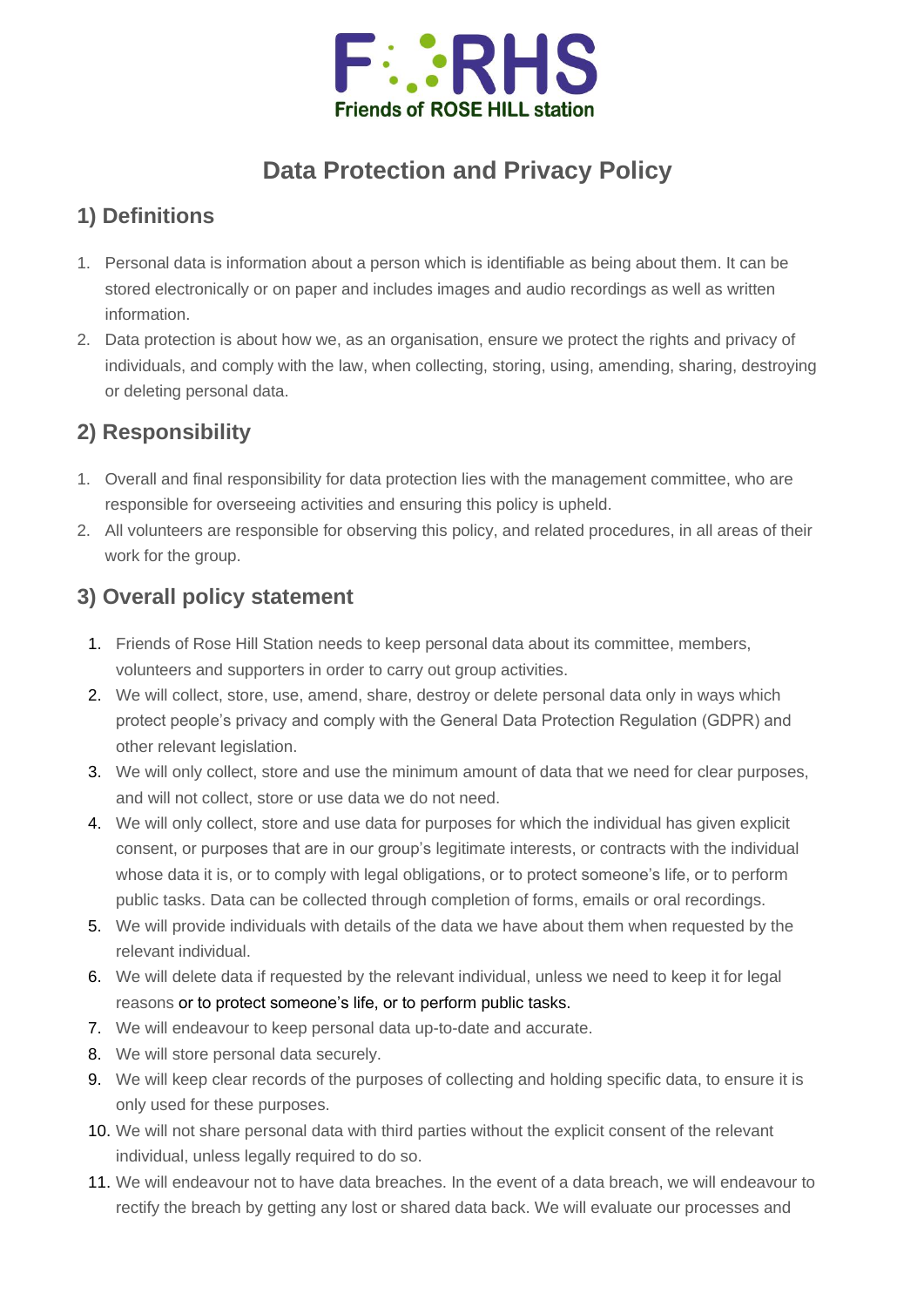

understand how to avoid it happening again. Serious data breaches which may risk someone's personal rights or freedoms will be reported to the Information Commissioner's Office within 72 hours, and to the individual concerned.

- 12. To uphold this policy, we will maintain a set of data protection procedures for our committee and volunteers to follow.
- 13. If there are any issues in relation to our Data Protection Policy and/or Procedures, we can be contacted, in the first instance, at [forhs142@gmail.com](mailto:forhs142@gmail.com)

#### **4) Review**

This policy will be reviewed every two years

| Date 27th September 2021         |  |
|----------------------------------|--|
| Signature (Chair) Rachel Singer  |  |
| Signature (Secretary) 8 & fature |  |
|                                  |  |

# **Data protection procedures – Data Protection Act and GDPR Regulations (Article 5) apply**

### **1) Introduction**

- 1. Friends of Rose Hill Station has a data protection policy which is reviewed regularly. In order to help us uphold the policy, we have created the following procedures which outline ways in which we collect, store, use, amend, share, destroy and delete personal data.
- 2. These procedures cover the main, regular ways we collect and use personal data. We may from time to time collect and use data in ways not covered here. In these cases, we will ensure our Data Protection Policy is upheld.

### **2) General procedures**

- 1. Data will be stored securely. When it is stored electronically, it will be kept in password protected files. When it is stored online in a third-party website (e.g. Google Drive, Dropbox etc) we will ensure the third party comply with the GDPR. When it is stored on paper it will be filed carefully in a locked filing cabinet.
- 2. When we no longer need data, it will be deleted securely. We will ensure that data is permanently deleted from computers, and that paper data is shredded.
- 3. We will keep records of consent given for us to collect, use and store data. These records will be stored securely.